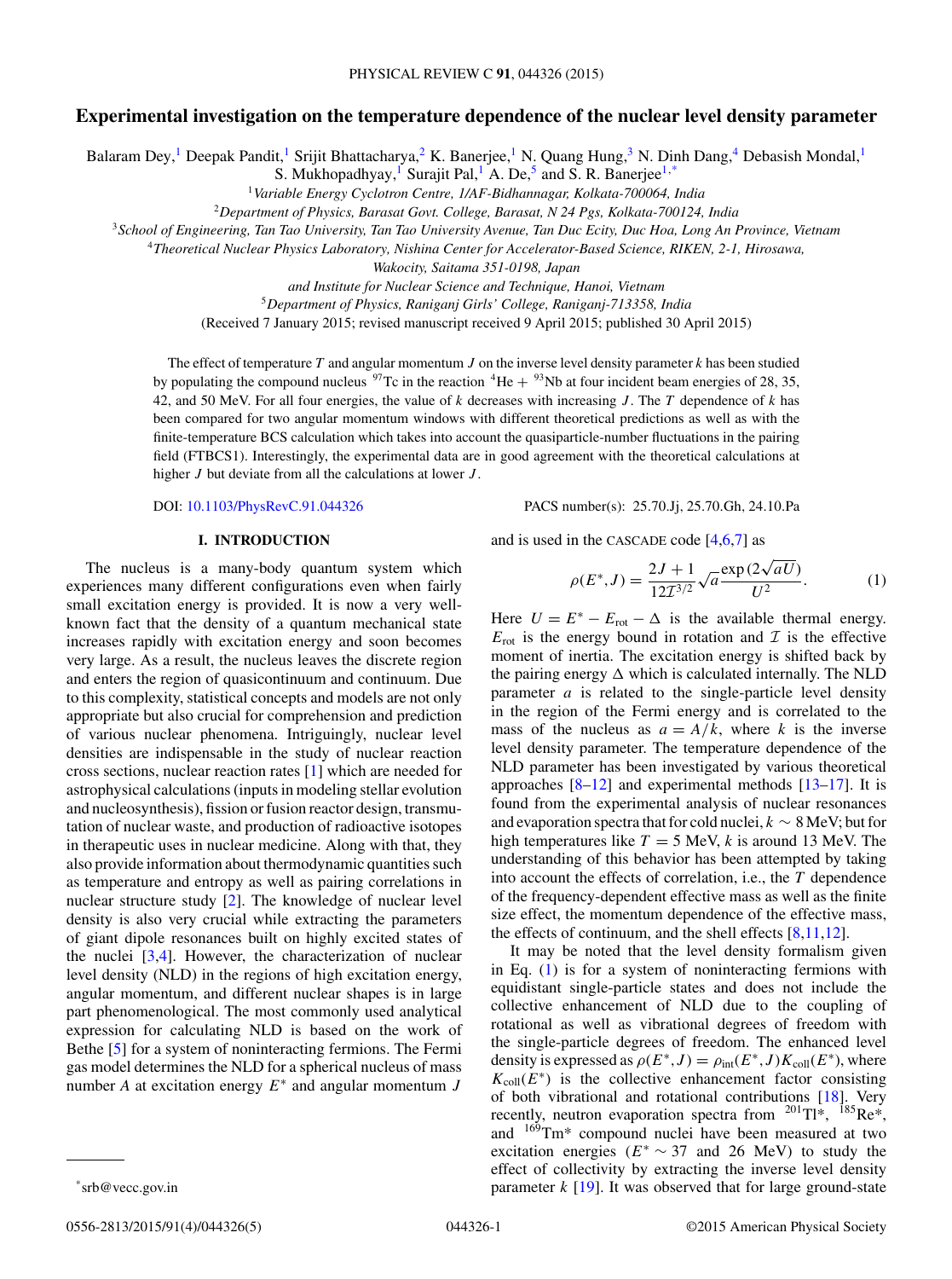<span id="page-1-0"></span>deformed nuclei ( $^{185}$ Re\* and  $^{169}$ Tm\*) the value of k decreased substantially at the lower excitation energy, while for a near-spherical nucleus ( $^{201}$ Tl) it remains the same at the two excitation energies. The results indicated a strong correlation between collectivity and ground-state deformation.

Recently, there have been ample experimental efforts to comprehend the spin dependence of the level density parameter. In a few measurements of angular momentum gated neutron evaporation spectra in  $A \sim 119, 97$ , and 62, it was seen that the  $k$  value decreased with increase in  $J$  which indicated that level density increases with  $J$  [\[7,20\]](#page-4-0). On the other hand, the inverse level density parameter extracted from the  $\alpha$ evaporation spectra in the  $A \sim 180$  and  $A \sim 120$  mass regions showed that the value of  $k$  is either constant or increases with angular momentum [\[21,22\]](#page-4-0). However, theoretical calculation for similar masses shows that the  $k$  value should increase with angular momentum for all the systems [\[23\]](#page-4-0). Interestingly, the γ-multiplicity gated proton spectra in  $A \sim 105$  showed a drastic dependence on fold. The spectra acquired a broad structure at higher multiplicity folds for proton energies beyond ∼15 MeV which was explained by a prescription of a localized enhancement of NLD [\[24\]](#page-4-0). Thus, extremely exciting but conflicting experimental results on the spin dependence of the level density parameter motivate one to carry out further investigations.

In this work we report on the angular momentum gated neutron evaporation spectra at different excitation energies (30–50 MeV) for the reaction  ${}^{4}$ He +  ${}^{93}$ Nb. The specific advantage of using a light ion reaction is that the major residues are of similar nature and in our case they are <sup>95</sup>Tc,  $94$ Tc, and  $93$ Tc depending on the excitation energy of the compound nucleus. However, for excitation energies above 42 MeV, another channel contributes ( $\sim$ 20%) due to ( $\alpha$ ,  $\alpha$ 2*n*) populating <sup>91</sup>Nb. Nevertheless, the deformations of all the nuclei populated in the decay chain are similar and are of the order of  $\beta \sim 0.05$ . The shell effects are also very small and similar. Therefore, the neutron evaporation spectra will have the contribution from similar kind of nuclei only.

## **II. EXPERIMENTAL DETAILS**

The experiment was performed at the Variable Energy Cyclotron Centre, Kolkata, using the  $\alpha$  beam from the K-130 cyclotron. A self-supporting 1 mg/cm<sup>2</sup> thick target of 99.9% pure  $93$ Nb target was used. Four different beam ( $^{4}$ He) energies of 28, 35, 42, and 50 MeV were used to populate the compound nucleus  $97$ Tc at the excitation energies of 29.3, 36.0, 43.0, and 50.4 MeV, respectively. The maximum populated angular momenta for fusion were 16, 18, 19, and  $20\bar{\hbar}$ , respectively. The evaporated neutrons from the compound nucleus (CN) were detected by a liquid organic scintillator (BC501A) based neutron detector [\[25\]](#page-4-0) that was placed at a distance of 1.5 m from the target position and at an angle of 125◦ to the beam axis. Along with the BC501A neutron detector, a 50-element low-energy  $\gamma$ -multiplicity filter [\[26\]](#page-4-0) was also used to estimate the angular momentum populated in the compound nucleus as well as to get a fast start trigger for neutron time-of-flight (TOF) measurement. The multiplicity filter was split into two blocks of 25 detectors each, in a

staggered castle type geometry to equalize the solid angle for each multiplicity detector element, and placed at a distance of 5 cm above and below the center of the target. The efficiency of the multiplicity setup was 56% as calculated using GEANT4 simulation. A level-1 trigger (A) was generated from the multiplicity filter array when at least one detector each from the top and bottom blocks fired in coincidence above a threshold of 250 keV. Another trigger (B) was generated when the signal in BC501A detector crossed a threshold of 250 keV. An online coincidence of these two triggers (A and B) ensured the selection of neutron events and rejected the backgrounds. The TOF technique was employed for neutron energy measurement. The neutron- $\gamma$  ray discrimination was achieved by both pulse shape discrimination (PSD) and TOF techniques. To keep the background of the detectors at a minimum level, the beam dump was heavily shielded with lead bricks and borated paraffin. A CAMAC electronics and VME based data acquisition system were used to simultaneously record the energy and time information of the detectors.

#### **III. DATA ANALYSIS AND RESULTS**

The TOF spectrum was converted to an energy spectrum using the prompt  $\gamma$  peak as a time reference. The efficiency correction for the BC501A neutron detector was performed using GEANT4 simulation [\[27\]](#page-4-0). In order to extract the inverse level density parameter from the experimental neutron spectra, the theoretical neutron energy spectra were calculated employing the statistical model code CASCADE [\[6\]](#page-4-0). The level density parameter prescription of Ignatyuk *et al.* [\[28\]](#page-4-0) was adopted which takes into account the nuclear shell effects at



FIG. 1. (Color online) Angular momentum distribution for different folds for the  ${}^{4}$ He +  ${}^{93}$ Nb system at 28 and 50 MeV incident energy.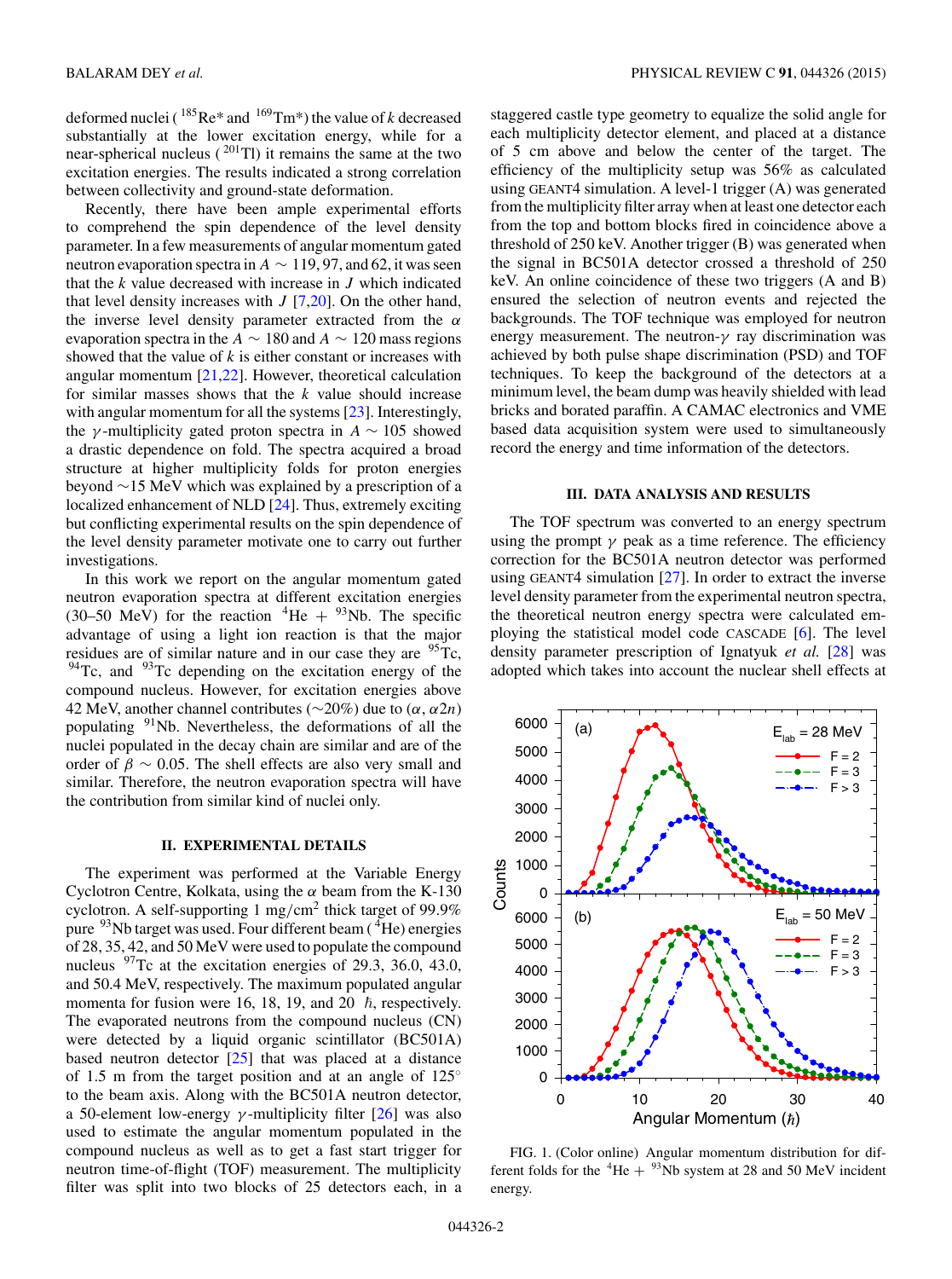

FIG. 2. (Color online) [(a)–(d)] Neutron evaporation energy spectra (filled triangles) along with the CASCADE predictions (continuous line) for different folds  $(F)$  at incident energies of 28, 35, 42, and 50 MeV for  ${}^{4}$ He +  ${}^{93}$ Nb system. [(e)–(f)] Neutron evaporation energy spectra (filled triangles) along with the Maxwellian fitting (continuous line) for different folds  $(F)$  at incident energies of 28, 35, 42, and 50 MeV for <sup>4</sup>He + <sup>93</sup>Nb system.  $F = 2$  and  $F = 3$  data have been multiplied by 100 and 10, respectively.

low excitation energy and connects smoothly to the liquid drop value at high excitation energy. The transmission coefficients for statistical calculation were obtained from the optical model. The potential parameters for neutron, proton, and  $\alpha$  were taken from Refs. [\[29\]](#page-4-0), [\[30\]](#page-4-0), and [\[31\]](#page-4-0), respectively. The experimental fold distribution measured using the 50-element  $\gamma$ -multiplicity filter was converted to the spin distribution using GEANT4 simulation applying the approach discussed in Ref. [\[26\]](#page-4-0). The simulated spin distributions deduced from the experimental fold distributions were used as inputs for different folds. The angular momentum distributions for different folds at 28 and 50 MeV incident energies are shown in Fig. [1.](#page-1-0) The moment of inertia of the CN was taken as  $I_{\text{eff}} = I_0(1 + \delta_1 J^2 + \delta_2 J^4)$ , where  $I_0$  is the moment of inertia of the spherical nucleus. The role of the deformation parameters  $\delta_1$  and  $\delta_2$  was found to be inconsequential and the shapes of the neutron energy spectra were mostly dependent on the inverse level density parameter. The value of  $k$  has been extracted from the best-fit statistical model calculations using a  $\chi^2$  minimization in the energy range of 3–7 MeV (Fig. 2). The extracted *k* are given in Table I for different angular momenta and excitation energies.

TABLE I. Average temperature and average angular momentum along with the level density parameter for the  ${}^{4}$ He  $+ {}^{93}$ Nb system at different beam energies.

| System                                                             | $E^*$<br>(MeV) | $\langle J \rangle$<br>ħ               | $\langle T \rangle$<br>(MeV)                          | A/k<br>$(MeV^{-1})$                                         |
|--------------------------------------------------------------------|----------------|----------------------------------------|-------------------------------------------------------|-------------------------------------------------------------|
| $^{4}$ He + $^{93}$ Nb<br>$\omega E_{\text{lab}} = 28 \text{ MeV}$ | 29.3           | $12 \pm 5$<br>$14 \pm 6$<br>$16 \pm 5$ | $1.18 \pm 0.03$<br>$1.06 \pm 0.04$<br>$1.03 \pm 0.02$ | $A/(8.5 \pm 0.5)$<br>$A/(8.3 \pm 0.3)$<br>$A/(8.0 \pm 0.5)$ |
| $^{4}$ He + $^{93}$ Nb<br>$\omega E_{\text{lab}} = 35 \text{ MeV}$ | 36.0           | $13 \pm 4$<br>$15 \pm 5$<br>$18 \pm 5$ | $1.47 \pm 0.02$<br>$1.41 \pm 0.03$<br>$1.35 \pm 0.04$ | $A/(9.7 \pm 0.5)$<br>$A/(9.5 \pm 0.3)$<br>$A/(8.2 \pm 0.4)$ |
| $^{4}$ He + $^{93}$ Nb<br>$\omega E_{\text{lab}} = 42 \text{ MeV}$ | 43.0           | $14 \pm 5$<br>$16 \pm 5$<br>$19 \pm 6$ | $1.52 \pm 0.05$<br>$1.43 \pm 0.02$<br>$1.38 \pm 0.04$ | $A/(9.0 \pm 0.4)$<br>$A/(8.1 \pm 0.4)$<br>$A/(7.8 \pm 0.5)$ |
| $^{4}$ He + $^{93}$ Nb<br>$E_{\text{lab}} = 50 \text{ MeV}$        | 50.4           | $14 \pm 5$<br>$16 \pm 5$<br>$20 \pm 5$ | $1.60 \pm 0.02$<br>$1.55 \pm 0.02$<br>$1.50 \pm 0.03$ | $A/(9.2 \pm 0.5)$<br>$A/(8.5 \pm 0.4)$<br>$A/(8.2 \pm 0.4)$ |

It is very interesting to note that the values of *k* decrease with increasing angular momentum for all the incident energies (Fig. 3). The result is in contrast to the theoretical calculations obtained under the framework of statistical theory of hot rotating nuclei which predicts that  $k$  should increase with angular momentum  $[23]$ . However, the trend of the angular momentum dependence measured in this work is consistent with the previous measurements for  ${}^{62}Zn$  [\[20\]](#page-4-0) and  ${}^{119}Sb$  [\[7\]](#page-4-0). The inverse level density parameter as a function of temperature, for two angular momentum windows, has also been compared with the different theoretical calculations predicted by Shlomo [\[8\]](#page-4-0), Lestone [\[9\]](#page-4-0), and Mughaghab [\[10\]](#page-4-0) (Fig. [4\)](#page-3-0). It should be mentioned that the prediction of Shlomo was taken for the  $A = 110$  mass region [\[8\]](#page-4-0) whereas the other two predictions were calculated for the  $A = 97$  mass using the formula given in Refs. [\[9,10\]](#page-4-0). Since, the neutron evaporation spectra include neutrons from different nuclei in the decay chain, the average temperatures for different excitation energies were



FIG. 3. (Color online) Angular momentum dependence of *k* at four incident energies.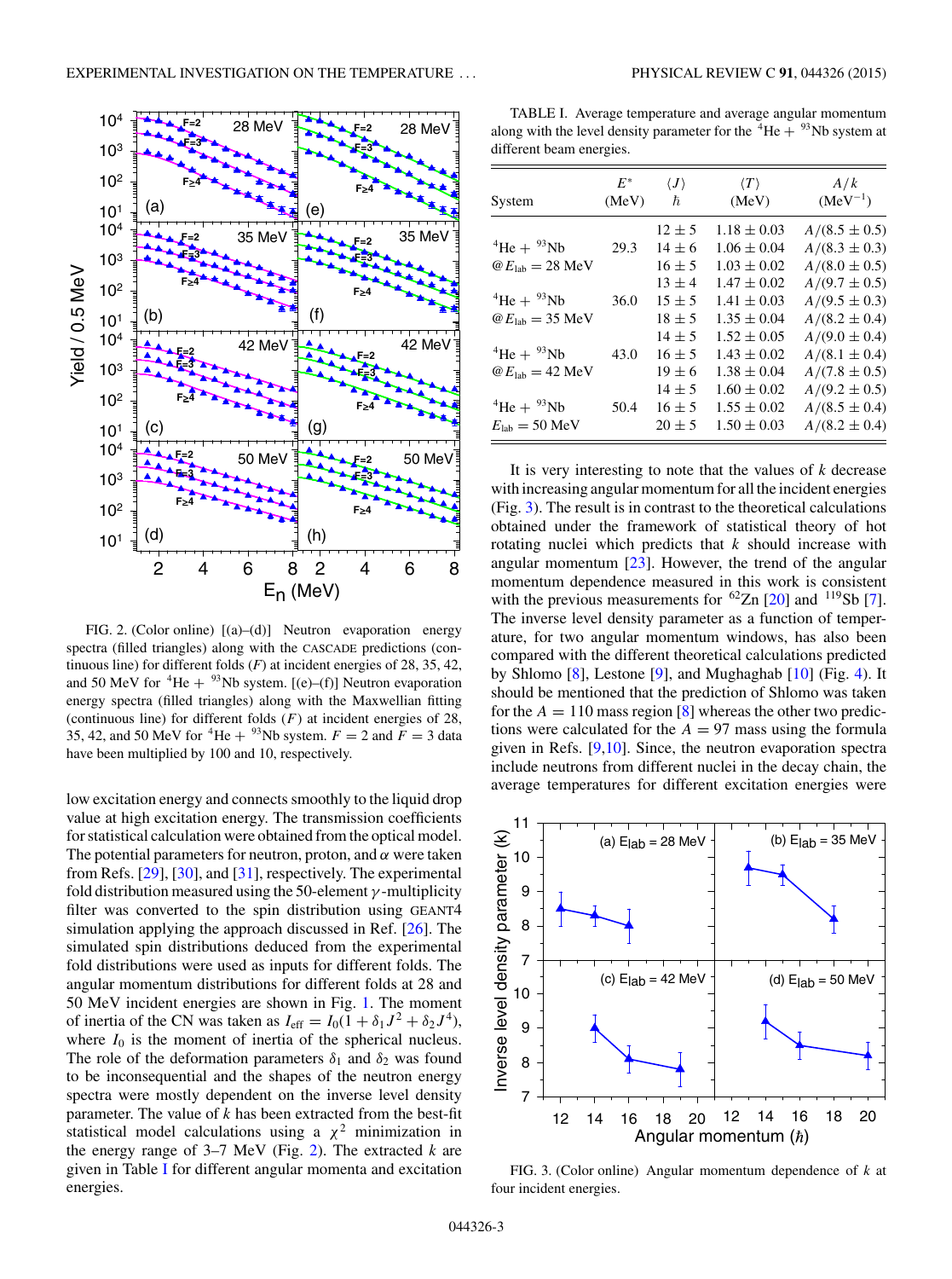<span id="page-3-0"></span>

FIG. 4. (Color online) Temperature dependence of *k* compared with different theoretical calculations.

calculated by fitting the experimental data with the Maxwellian function  $\sqrt{E}$  exp( $-E/T$ ). It needs to be mentioned that none of the theoretical predictions include the  $J$  effect. As can be seen from Fig. 4, the inverse level density parameter increases with temperature for all the predictions. However, the data at higher angular momenta match very well with the prediction but are at disparity at lower angular momenta. This outcome was unexpected since the theoretical predictions do not include the J effect and, thus, experimental data and theoretical calculations should have matched at lower  $J$ . The results indicate that the level density is suppressed at lower angular momenta. This deviation cannot be attributed to the effect of collectivity because the level density is not enhanced but suppressed compared to the Fermi gas model.

Recently, the temperature dependence of the level density was studied in hot medium-mass nuclei, which undergo a noncollective rotation about the symmetry axis [\[32\]](#page-4-0). The numerical calculations within the finite-temperature BCS (FTBCS) and FTBCS1 theories have shown the pairing reentrance in the pairing gap at finite angular momentum  $M$  (M is the z projection of total angular momentum) and temperature *T*. The FTBCS1 theory includes the effects due to quasiparticle-number fluctuations in the pairing field at  $T \neq 0$  MeV. Both the FTBCS and FTBCS1 theories take into account the *z*-projection of angular momentum at  $T \neq$ 0 MeV. The pairing reentrance changes the T dependence of the level density from a convex function to a concave one. Similar calculation was performed to observe whether the pairing reentrance plays any important role in the case



FIG. 5. (Color online) Temperature dependence of *k* compared with the calculations of FTBCS and FTBCS1.

of 97Tc. It was observed that the FTBCS gaps collapse at a certain critical temperature, whereas the FTBCS1 gaps do not. Starting from  $M = 12 \hbar$  the FTBCS1 proton gap shows the pairing reentrance effect, that is, the pairing gap reappears and remains finite at  $T > 0.3$  MeV and  $M \ge 12$   $\hbar$ . The value of k was extracted from the excitation energies using the relation  $k = 4AE^*/S^2$ . Since, the nucleus <sup>97</sup>Tc is not spherical but slightly prolate and the calculations were carried out under the assumption of a spherical nucleus for which the z projection M of the total angular momentum  $J$  coincides with  $J$ , the results of theoretical calculations have been renormalized to match the corresponding data point at the lowest J for both the selected angular momentum window. As can be seen from Fig. 5, the increase of  $k$  with  $T$  observed in the data is also reproduced by the results of theoretical calculations although the latter agree better with the data for the higher J window whereas for the lower  $J$  window the theory underestimates the two data points at  $T = 1.41$  MeV ( $J = 15$   $\hbar$ ) and 1.47 MeV  $(J = 13 \hbar)$ . The FTBCS and FTBCS1 predict similar results, indicating that pairing reentrance might have a minor effect on the inverse level density parameter in this case. However, to have a thorough understanding of the effect of collectivity and pairing reentrance on the decrease of  $k$  with increasing angular momentum, much more theoretical and experimental studies are needed. Moreover, it may be noted that the effect of angular momentum on k is not observed for higher masses  $[21,22,33]$ but is only apparent in low- and medium-mass  $A \le 120$ nuclei [\[7,20\]](#page-4-0). Hence, more experimental data at both high- and low-mass regions are required to understand this behavior.

## **IV. SUMMARY AND CONCLUSIONS**

Angular momentum gated neutron evaporation spectra have been measured in the reaction <sup>4</sup>He + <sup>93</sup>Nb at  $E_{\text{lab}} = 28, 35,$